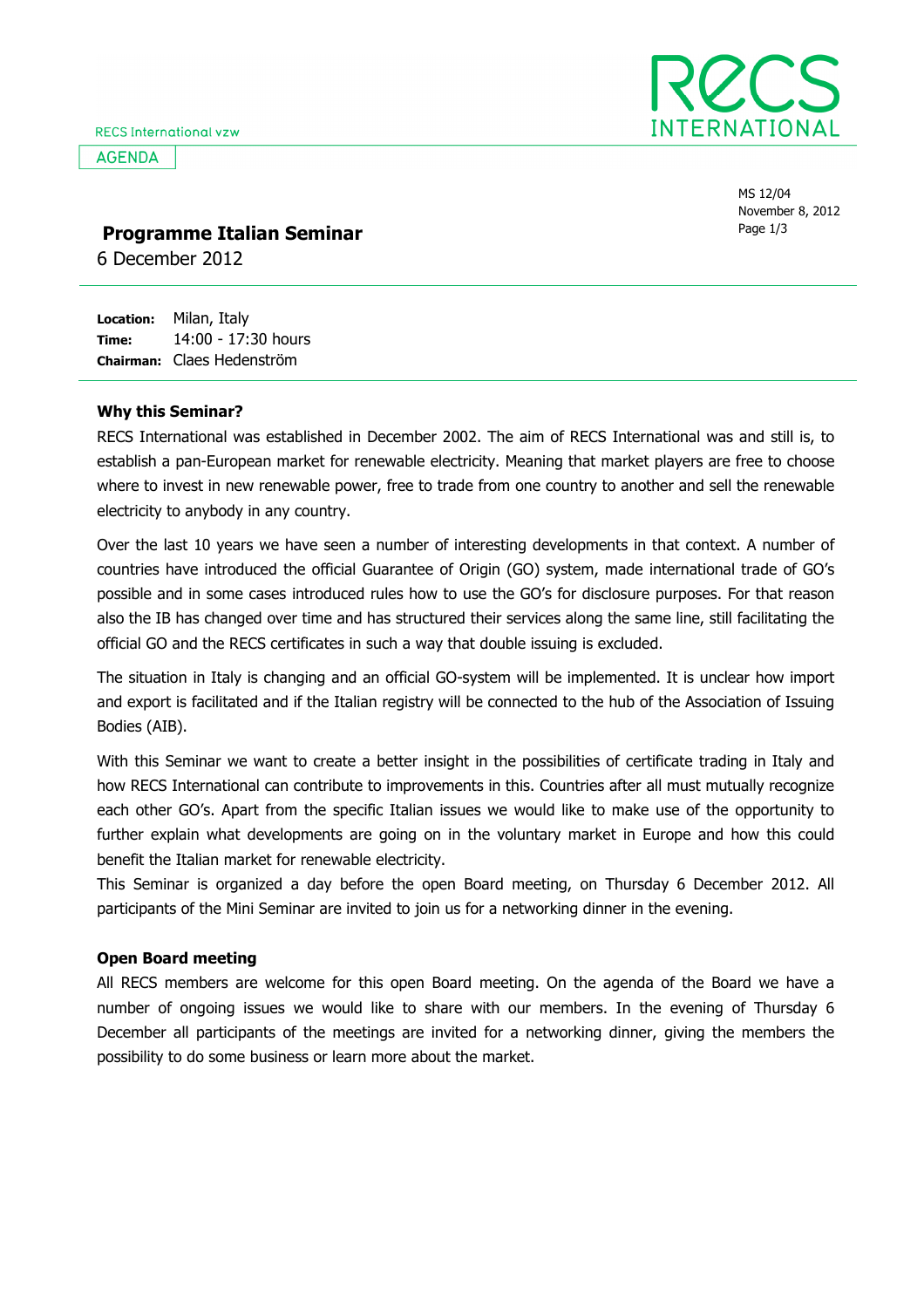

November 8, 2012 Page 2/3

## Programme

# G.O. Trading in Italy

Selling and buying renewable electricity on a European Market

An overview of the developments

### Sandwich Lunch – meeting room

| 14.00 hours | <b>Welcome by moderator</b>                                              |
|-------------|--------------------------------------------------------------------------|
|             | Claes Hedenström, President RECS International                           |
| 14.00 hours | <b>Introduction</b>                                                      |
|             | Position RECS International on (1) GO systems, (2) using the             |
|             | GO for tracked electricity and (3) using the GO for disclosure           |
|             | Consumer protection in general<br>٠                                      |
|             | By Peter Niermeijer, RECS International                                  |
| 14.10 hours | <b>Italian EECS system</b>                                               |
|             | Phasing out EECS-RECS and introducing EECS-GO: what will<br>٠            |
|             | happen in Italy                                                          |
|             | What regulation is planned for tracked electricity and for<br>$\bullet$  |
|             | disclosure?                                                              |
|             | By Natascia Falcucci, GSE                                                |
| 14.40 hours | Insight of the Italian Voluntary Certificate System towards              |
|             | the European Scenarios                                                   |
|             | The use of EECS-RECS certificates in the market<br>$\bullet$             |
|             | Use of EECS for tracked electricity and for disclosure<br>$\bullet$      |
|             | By Vincenzo Scotti, REEF                                                 |
| 15.00 hours | <b>Discussion</b>                                                        |
|             | Knowing what is going to happen with the EECS-RECS system and            |
|             | what is going to happen with the official GO system, a number of         |
|             | issues can be discussed:                                                 |
|             | What will happen in the transition period? How to comply to<br>$\bullet$ |
|             | long term contracts for EECS-RECS certificates?                          |
|             | How will tracked electricity as well as disclosure be regulated?<br>٠    |